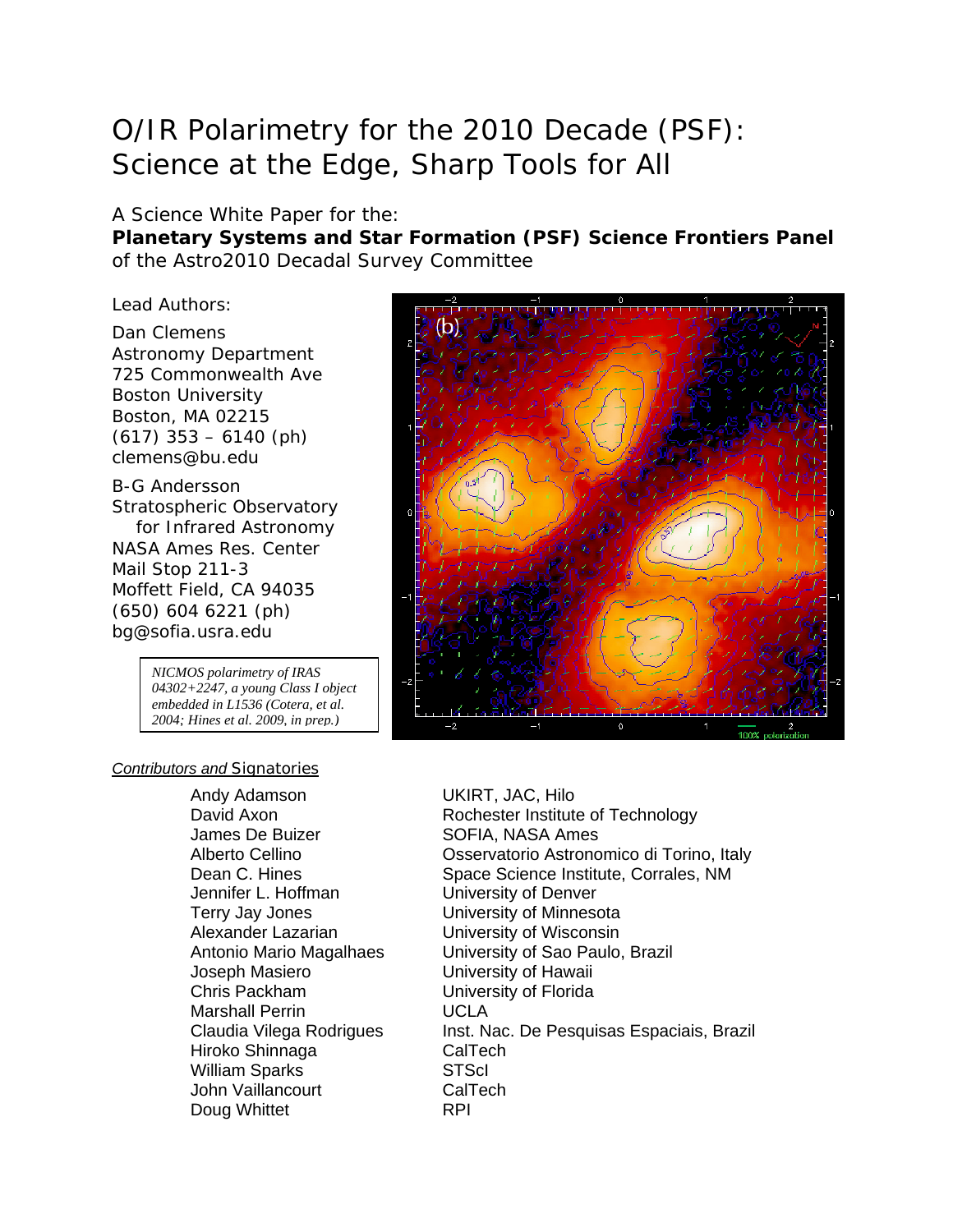## *Overview and Context: Polarimetry as a cross-cutting enterprise*

 Photometry, spectroscopy, and polarimetry together comprise the basic toolbox astronomers use to discover the nature of the universe. Polarimetry established the Unified Model of AGN and continues to yield unique and powerful insight into complex phenomena. Polarimetry reveals the elusive magnetic field in the Milky Way and external galaxies, allows mapping of features of unresolved stars and supernovae, uncovers nearby exoplanets and faint circumstellar disks, and probes acoustic oscillations of the early universe.

 Polarimetry is practiced across the full range of accessible wavelengths, from long wavelength radio through gamma rays, to provide windows into phenomena not open to photometry, spectroscopy, or their time-resolved variants. At some wavelengths, the U.S. leads the world in polarimetric capabilities and investigations, including ground-based radio, through the VLA and VLBA. At other wavelengths, the U.S. is currently competitive: in submm the CSO and the JCMT have historically pursued similar science problems.

 In ground-based O/IR, the situation is considerably worse, with no optical or NIR polarimeters available on Gemini (Michelle is MIR, only) or any NOAO-accessed 4 m telescope, as the table below shows. Over the past decade and more, Canadian and European astronomers have enjoyed unique access to state-of-the-art polarimeters and have used this access to vault far past the U.S. in many science areas.

| Telescope             | Aperture         | Instrument    | Waveband     | Polar. Mode | U.S. Access? |
|-----------------------|------------------|---------------|--------------|-------------|--------------|
| IRSF (SAAO)           | 1.4 <sub>m</sub> | <b>SIRPOL</b> | <b>NIR</b>   | Imaging     | No.          |
| Perkins (Lowell)      | 1.8 <sub>m</sub> | Mimir, PRISM  | NIR, Optical | Imaging     | Private      |
| <b>HST</b>            | 2.4 <sub>m</sub> | WFPC2, ACS,   | Optical,     | Imaging     | Yes          |
|                       |                  | <b>NICMOS</b> | Optical, NIR |             |              |
| <b>Nordic Optical</b> | 2.5m             | <b>TURPOL</b> | Optical      | Photopol    | No.          |
| <b>MMT</b>            | 6.5m             | <b>MMTPOL</b> | <b>NIR</b>   | Imaging     | Private      |
| <b>LBT</b>            | 2x8.4m           | <b>PEPSI</b>  | Optical      | Spectropol  | Private      |
| Gemini                | 8m               | Michelle      | <b>MIR</b>   | Imaging     | Yes          |
| Keck                  | 10 <sub>m</sub>  | <b>LRIS</b>   | Optical      | Spectropol  | Private      |
| <b>GTC</b>            | 10 <sub>m</sub>  | CanariCam     | <b>MIR</b>   | Imaging     | <b>No</b>    |

In space, NICMOS, ACS, and WFPC- $2<sup>1</sup>$  on HST have permitted imaging polarimetry at modest precision, and may represent the most general purpose O/IR access for U.S. astronomers. Neither the Spitzer Space Telescope nor JWST provides, or will provide, any polarimetric capability.

 The dwindling U.S. access to this crucial third leg of the light analysis tripod has also become self-fulfilling, as students receive little exposure to polarimetric techniques and scientific advances as the number of practitioners able to teach students declines.

 Nevertheless, polarimetric studies in O/IR have already revealed a great deal about star and planet formation processes, stars and their evolution, the structure of the Milky Way, and the nature and origin of galaxies and their active nuclei – details which cannot be discovered using pure photometric or spectroscopic methods. For example, NIR imaging polarimetric studies by the SIRPOL group (e.g., Tamura et al. 2007) reveal the details of the magnetic fields lacing nearby, star-forming molecular cloud cores and the embedded reflection nebulae and disks associated with their newly formed stars. Further, the race to find and image exoplanets will use

<sup>&</sup>lt;sup>1</sup> NICMOS and much of ACS are currently off-line until Servicing Mission 4 (SM4); WFPC-3 will replace WFPC-2 but will have no polarimetric capability.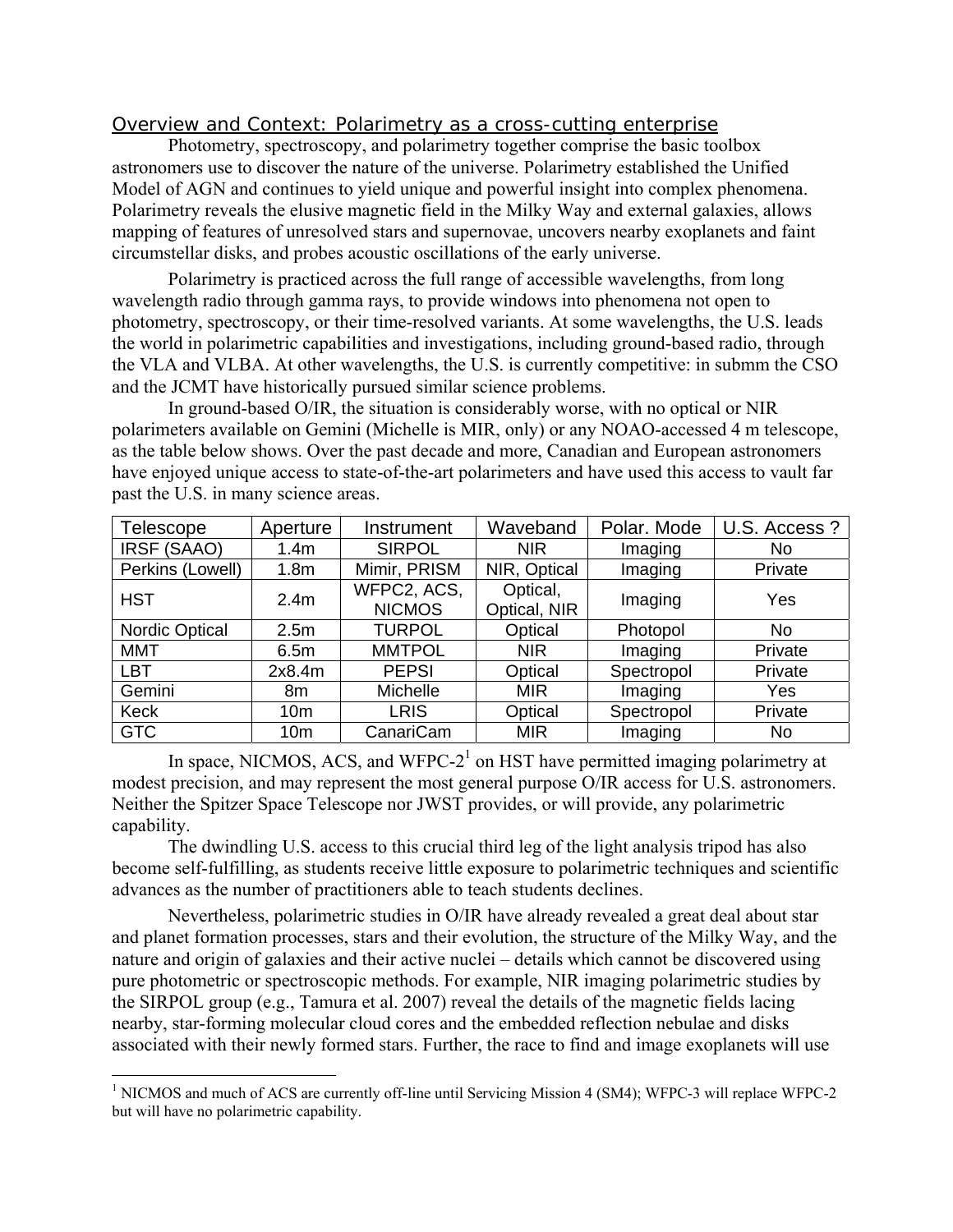polarimetry internal to the two extreme adaptive optics coronagraphs now under construction: SPHERE/ZIMPOL (for the VLT: Joos 2007) and GPI (for Gemini: Macintosh et al. 2006).

 Theoretical efforts have recently advanced our understanding of the origin of dust grain alignment by demolishing old theory and offering new, testable predictions. The new paradigm of radiative aligned torques (e.g., Lazarian & Hoang 2007; Hoang & Lazarian 2008) is removing old doubts concerning magnetic alignment while leaving a wide parameter space open for observational testing and future theoretical refinement.

 Polarimetric modeling has also entered a modern age, one characterized by huge model grids, spectacular dynamic ranges, and closer coupling to observational measurements. The active debate on the relative importance of magnetohydrodynamics (e.g., Li et al. 2004) vs. pure hydrodynamics (e.g., Padoan & Nordlund 2002) is shining new light into the nature of magnetic fields in the ISM and in star formation. Meanwhile, radiative transfer modeling guides detailed interpretation of complex polarized line profiles from aspherical stellar winds (e.g., Harries 2000) and supernovae (e.g., Hoeflich 2005; Kasen et al. 2006; Hoffman 2007). This upcoming decade is sure to see careful, detailed comparisons between high-resolution model simulations and observational data that will lead to sharp new insights into many astrophysical scenarios.

 The promise evident in the new, niche polarimetric instruments and the surveys they will perform will drive cutting-edge science in the upcoming decade. Yet finding answers for many key questions requires open community access to general purpose, precision polarimeters on large telescopes, as well as opportunities for student training.

#### *Example Polarimetry Science Areas for the next decade*

Within the broad area covered by Planetary Systems and Star Formation, polarimetric studies for the upcoming decade will focus on answering some key questions: (1) How do magnetic fields affect star formation, in particular, accretion onto protostars and development of disks and jets? (2) Do massive stars form predominantly via accretion disks that require attendant outflows, or via mergers of lower mass cores or protostars? (3) What processes grow ISM-type dust grains to be larger grains in disks and from there to planetesimals? (4) What can polarimetry reveal about life's origins from measurements of chirality? (5) How do we accurately assess the danger to this planet from asteroids in our solar system? Here, we outline four example areas ripe for advance in the upcoming decade using polarimetric techniques.

#### Measure magnetic fields within dense cores and near forming YSOs.

Star formation theories often ignore magnetic fields, yet the fields may be key regulators of infall for forming stars. Magnetic fields in regions of star formation are traced through the polarization emitted by dust grains aligned with magnetic fields, with different wavelengths probing different depths into star forming regions. Sub-mm to radio wavelengths yield only part of the picture, as they trace cool dust far from new YSOs. Yet, light with wavelengths shorter than 5 μm cannot easily escape from these deeply embedded regions. The magnetic field information in the inner regions of massive cores is therefore missing. Polarization measurements spanning all wavelengths for which dust emits radiation are crucial. New MIR (e.g., the Michelle instrument at Gemini North; Packham et al. 2007) and FIR polarization measurements are needed to complement those to be obtained at longer ground-based wavelengths (i.e., SMA, ALMA). Such a panchromatic set of polarimetric observations will reveal the first really 3-D picture of the distribution of, and roles played by, magnetic fields in star forming regions. Recently, probes of low-mass star forming regions that utilize this multi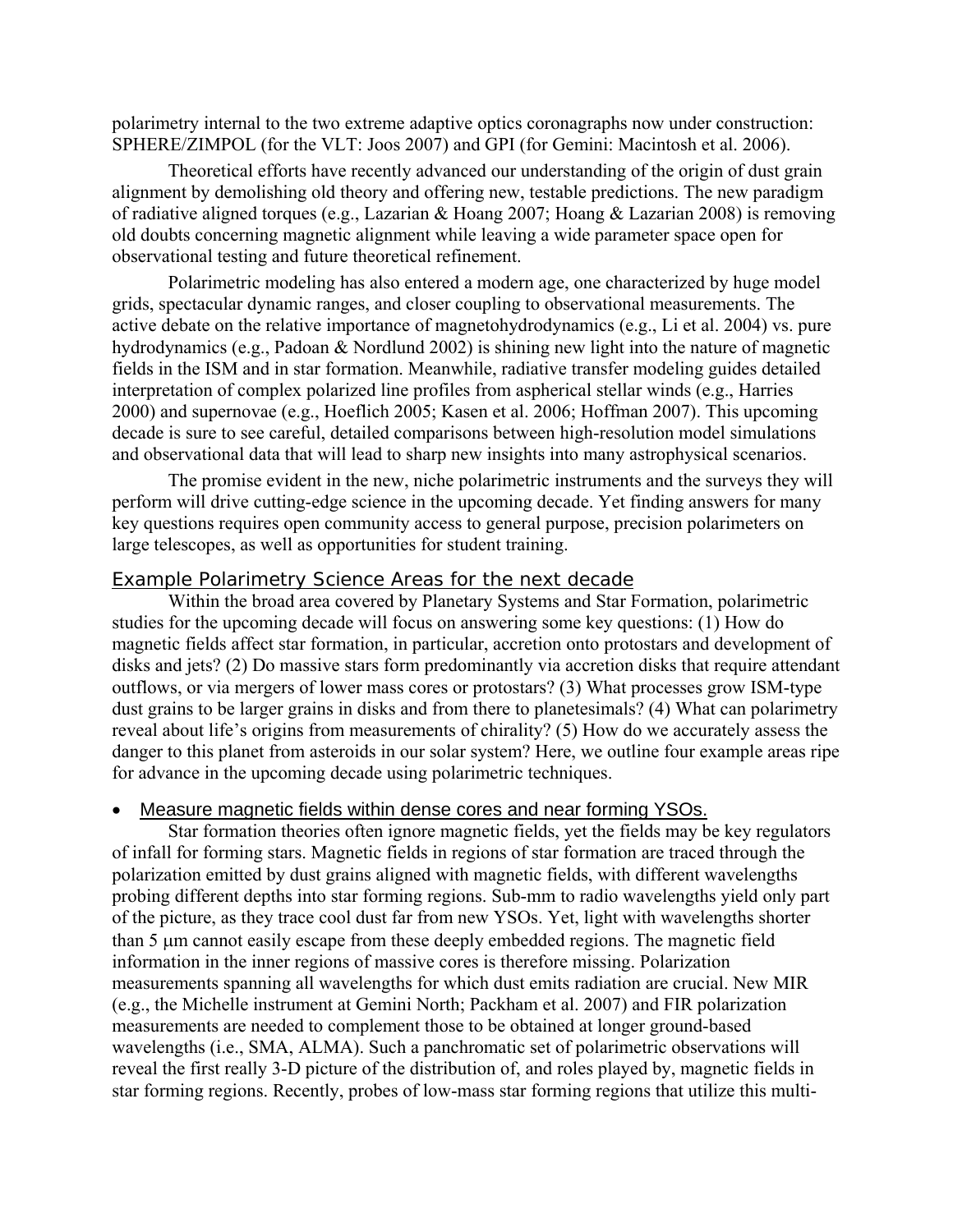wavelength approach have been performed (e.g., NGC 2024: Kandori et al. 2007), showing the efficacy of the approach. In the upcoming decade, extensive new polarization observations in the 20-100 μm wavelength regime (from a combination of ground-based and SOFIA-based instruments) would allow testing detailed theories of the role of magnetic fields for both lowand high-mass star formation.

#### Reveal structures and compositions of YSO, protoplanetary, and TTauri disks

Dust disks around newly forming protostars, evolving YSOs, and more revealed TTauri stars are highly polarized in scattered light. Thus, polarimetry provides diagnostics of disk geometry (inclination, line of nodes, near-side orientation) and physical properties of the scattering particles. For edge-on disks, polarimetry breaks degeneracies, enabling precision measurement of particle size and porosity (e.g., Graham et al. 2007). Key goals for the upcoming decade will focus on ascertaining the detailed structure of these disks, for example whether they are flared for lower mass stars, what their magnetic configurations are and the role of the field in the disks, how and where winds and outflows are launched from the disks, and how dust grains in disks evolve with time.

 Planets form here, so assessing disk structures and dynamics for clues to planet formation and migration processes will be vital. Polarimetry provides direct information about the composition of dust in the belts in protoplanetary disks, revealing stratification of material during planet building phases.

 At MIR/FIR wavelengths, disk opacities are moderate and polarization from the disk surfaces can be measured, in particular at the locations where outflows are likely launched. MIR spectropolarimetry is needed to assess compositions of disk surface material. For example, the flatness of the 10 μm silicate feature depends on particle size and reveals particle growth throughout the disk. Likewise, polarimetry of the 20 μm silicate feature and PAH features (Sironi & Draine 2009) in the MIR/FIR can uniquely probe disk chemistry.

 For high-mass star formation, MIR polarimetry reveals the inner structures of embedded massive YSOs. But, NIR polarimetry probes light scattered by grains in outflow cones and larger envelopes, enabling tests for multiple light sources and disentangling scattered (thus polarized) light emission from unpolarized emission.

## • Astrochirality and the Origin of Life.

Interstellar dust holds the elements needed to make planets and life. Might the dust grains also serve as key production sites for life's biomolecules? A chiral molecule possesses two configurations (L and D) that are chemically equivalent but of opposite handedness and so interact differently with light. Terrestrial biology is homochiral, whereas non-biological organic matter has no chiral preference. Detection of a preference for the L-form in meteoritic amino acids (Pizzarello 2004) means homochirality may arise from the early star-formation environment of the Solar System. Amino acids synthesized in lab experiments using UV irradiation of interstellar ices (Meierhenrich & Thiemann 2004) show that circularly polarized incident radiation induces chiral asymmetry.

O/IR imaging polarimetry (both circular and linear) of star formation regions in the upcoming decade is urgently needed to test this connection in astrophysical settings. The key question to answer is this: Does the presence of predominantly circularly polarized light impinging on ice-covered dust grains set the basis of homochirality and its influence on biogenesis? Most observations to date have focused on just one target - the Orion Nebula, where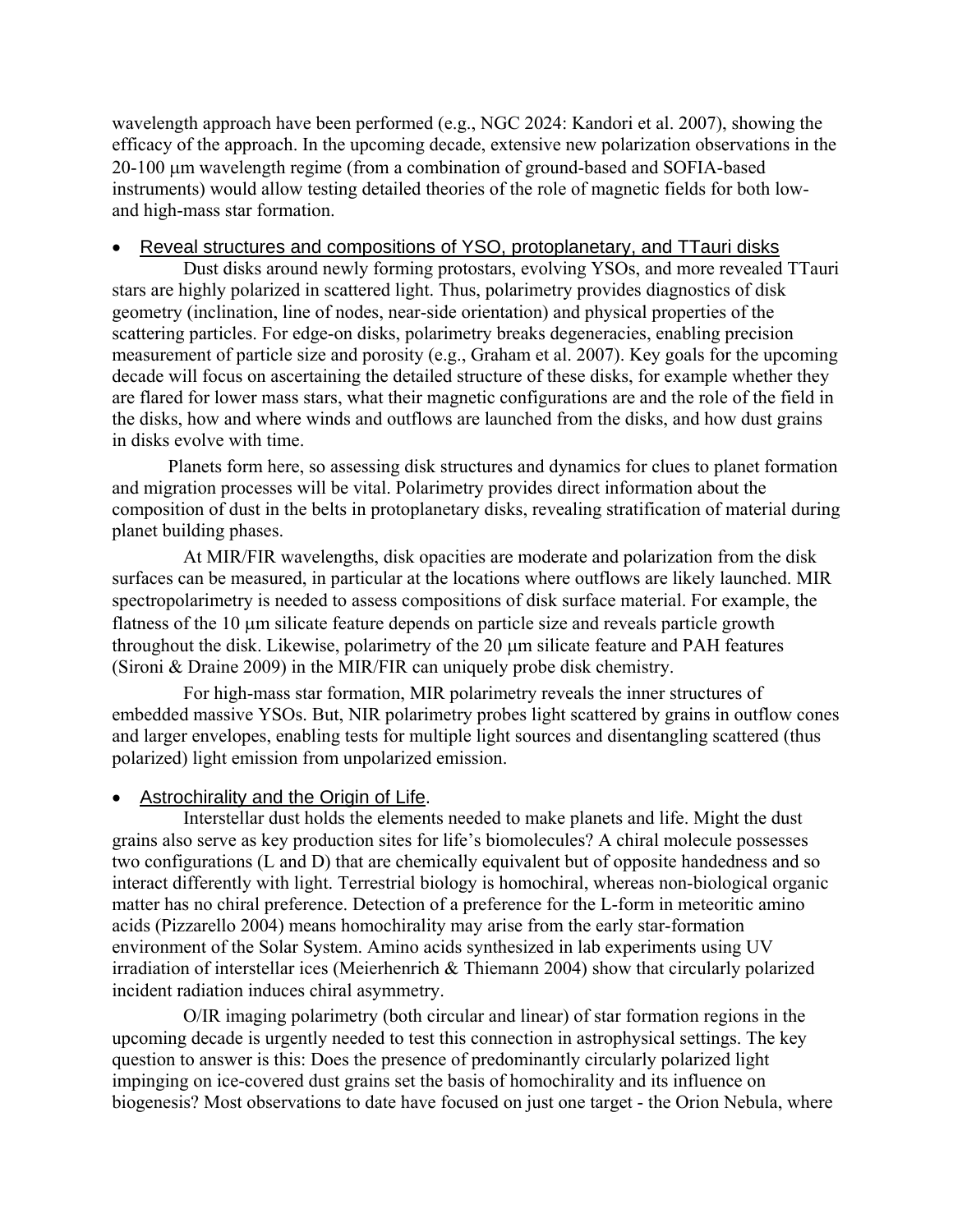very high levels of polarization are observed (Bailey et al. 1998; Fukue et al. 2009, and references therein). A wider selection of astrophysical laboratories needs to be probed for astrochirality in the upcoming decade to inform our understanding of life's origins.

## • Assessing "Death from the Skies" – pinning down asteroid albedos and sizes.

Despite several surveys to inventory the population of near-Earth objects (NEOs) and asteroids as potential harmful objects (e.g., Spacewatch: Gehrels & Jedicke 1996; LONEOS: Howell et al. 1996), the actual diameters and masses of the detected objects remain unknown. Polarimetric observations of asteroids represent a powerful technique to determine the albedos, and hence the sizes of these objects (e.g., Morbidelli et al. 2002; Delbo et al. 2007), to better assess their kinetic energy, and to rate the danger posed by a given object based on its Earth impact probability and delivered energy (for the importance of albedo in assessing risk, c.f., Napier et al. 2004). A dramatic increase in the number of measured asteroid polarization-phase curves (i.e., via an LSST polarimetric campaign<sup>2</sup>) is needed to clarify the population divisions among the Main Belt and NEOs (e.g., Stuart & Binzel 2004). While qualitatively well established, the relation between polarimetric observables and asteroid albedos needs to be better quantified and calibrated. The multi-wavelength polarimetric surveys needed to assess the asteroid properties will also open new fields of investigation for other minor bodies, including comets and their dust evolution, in the solar system.

#### *Exceptional Discovery Potential Area: Exoplanets & their atmospheres*

There is one area which offers the potential for spectacular advancement using polarimetric techniques - that of exoplanets, in particular revealing the details of the structures and contents of their atmospheres. Polarimetry is already being employed to boost the planet-star contrast ratio to aid detection, but polarimetry is also an important way to probe exoplanets atmospheres. Though the atmospheres of eclipsing exoplanets have been detected and are being studied spectroscopically, polarimetry (e.g., Stam et al. 2004) offers the best access to the vastly larger non-eclipsing sample of exoplanets that are too close to their stars to be directly imaged. Variations in phase, as well as surface and atmosphere compositions and structures, all have specific polarization signatures for solar system planets (Hansen & Hovenier 1974), Hot Jupiters (Seager et al. 2000), and have recently been modeled for Earth-like exoplanets (Stam 2008). The polarized light wavelength dependence also reveals atmospheric scattering processes.

 Exoplanet atmospheres are being studied from the ground using high-precision polarimetry (e.g., with PlanetPol; Hough et al. 2006) with application to "Hot Jupiters." The controversy regarding polarimetric detection of HD 189733b by Berdyugina et al. (2008) [see recent modeling by Sengupta (2008) and a very recent claim of non-detection by Wiktorowicz (2009)] and the upper limits for 55 Cnc and tau Boo reported by Lucas et al. (2008) underscore the potential of, and great interest for, polarimetry to address issues of exoplanet sizes, orbits, and atmospheres.

## *What is Needed to Meet the Science Goals within the Decade*

 $\overline{a}$ 

What key observations, theory, and instrumentation are needed to achieve the science goals within the next decade? Our evaluation of the upcoming opportunities, challenges, and technical readiness leads to the following recommendations:

<sup>&</sup>lt;sup>2</sup> See the All-Sky Polarimetry Survey White Paper (on http://astroweb.iag.usp.br/~mario/) submitted to the LSST Consortium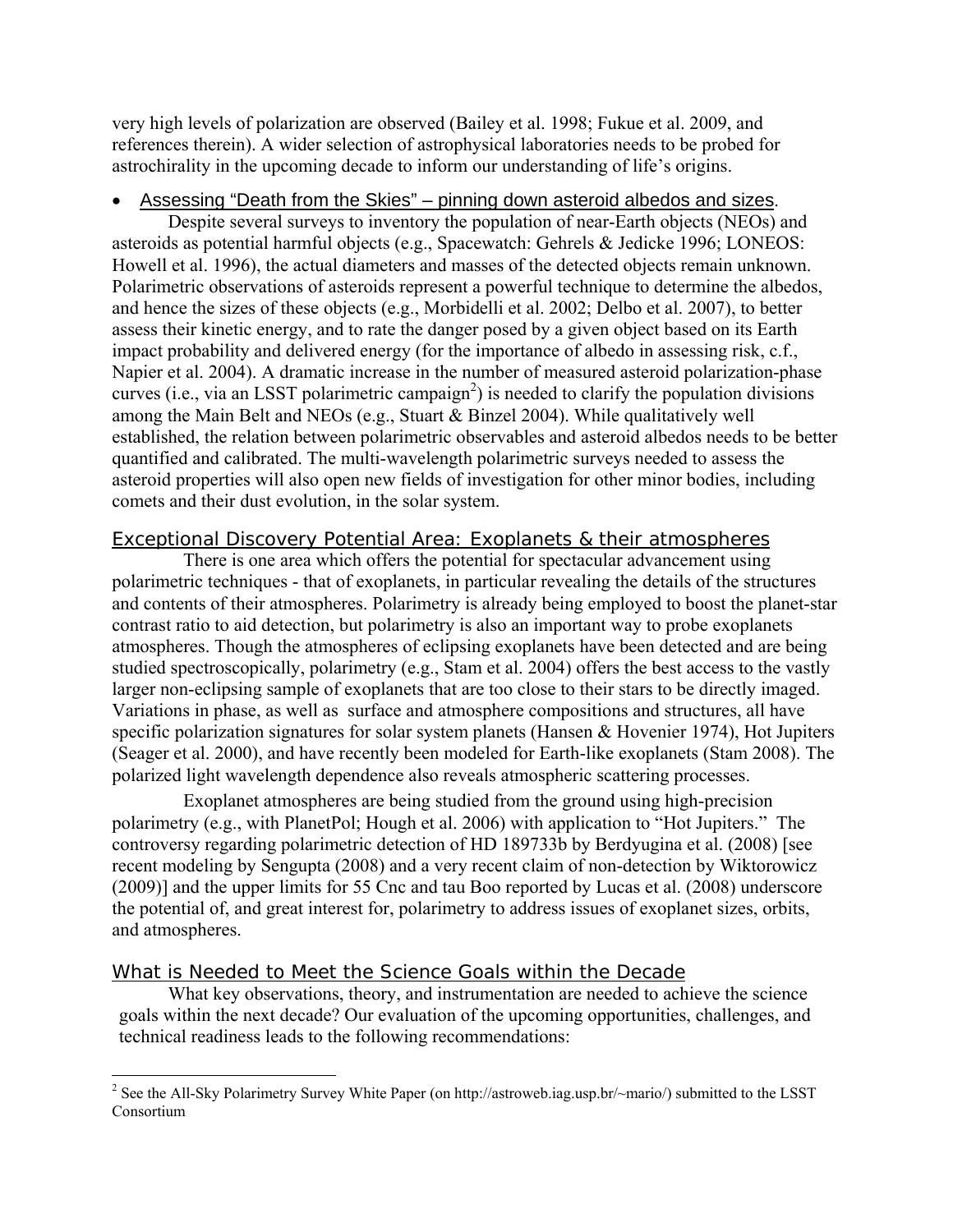- 1. *Build precision polarimetric capability into new O/IR instruments for large telescopes and space missions. Design polarimetry in from the beginning, not as "add-ons"*.
	- New "niche" instruments, such as GPI, SPHERE/ZIMPOL, and HiCIAO on Subaru rightly exploit polarimetry to meet their exoplanet and circumstellar disk objectives, but general purpose instruments with polarimetric capability are lacking at virtually all large, open-access US telescopes - ground-based, airborne, and space-based, especially in the infrared.
	- Key science questions cannot be answered unless US astronomers have access to precision (photon-noise limited) polarimetric capability. To retain precision capability, polarimetric capabilities must be a considered in the initial design of the instruments, not as a later "add-on".
	- Exoplanet characterizations may favor bluer wavelengths, to enhance detection of Rayleigh scattering, but fractional polarizations are low, requiring access to the largest telescopes to enable sampling adequate volumes.

## 2. *Encourage polarimetric surveys with LSST*.

- So much of the sky has never been explored polarimetrically that it represents a "new frontier" for optical wavelengths. Many key science advances are in the Polarimetry White Paper to the LSST Consortium<sup>2</sup>.
- Asteroid albedo determinations will be best performed using wide-field synoptic survey on and off the ecliptic.
- LSST surveys offer one of the best chances of getting polarimetric data into the hands of the largest number of researchers and students.

## 3. *Develop polarimetric O/IR synoptic and survey capabilities on intermediate-size telescopes to study YSOs/disks, probe their time evolution, and to promote student training in instrumentation and polarimetric observations*.

- To be able to compete scientifically, we must invest in the next generation of young astronomers who will use polarimetry as a powerful tool in their light analysis toolbox and who will understand polarimetric light analysis well enough to guide future instrument development.
- Wide-field polarimetric surveys, especially in the infrared, are needed to probe into extincted regions of star formation to discover and measure circumstellar and protostellar environments.
- Synoptic polarimetric observational data sets are crucial to understanding phenomena with complex geometry and/or time evolution.
- Obtaining ground-based calibrating polarimetric observations are crucial to the calibration of existing and future space-based polarimeters.

## *Final Thought*

The U.S. astronomical community has lost opportunities to advance key science areas as a result of down-selects of instrument capabilities or lack of will to commission polarimetric modes on instruments. The investment is minor, the expertise is available in the community, and the rewards are tangible. We are excited by the recent momentum favoring polarimetric studies and capabilities and believe the upcoming decade will see the various polarimetric techniques together become a strong, necessary component of astronomers' light analysis toolbox.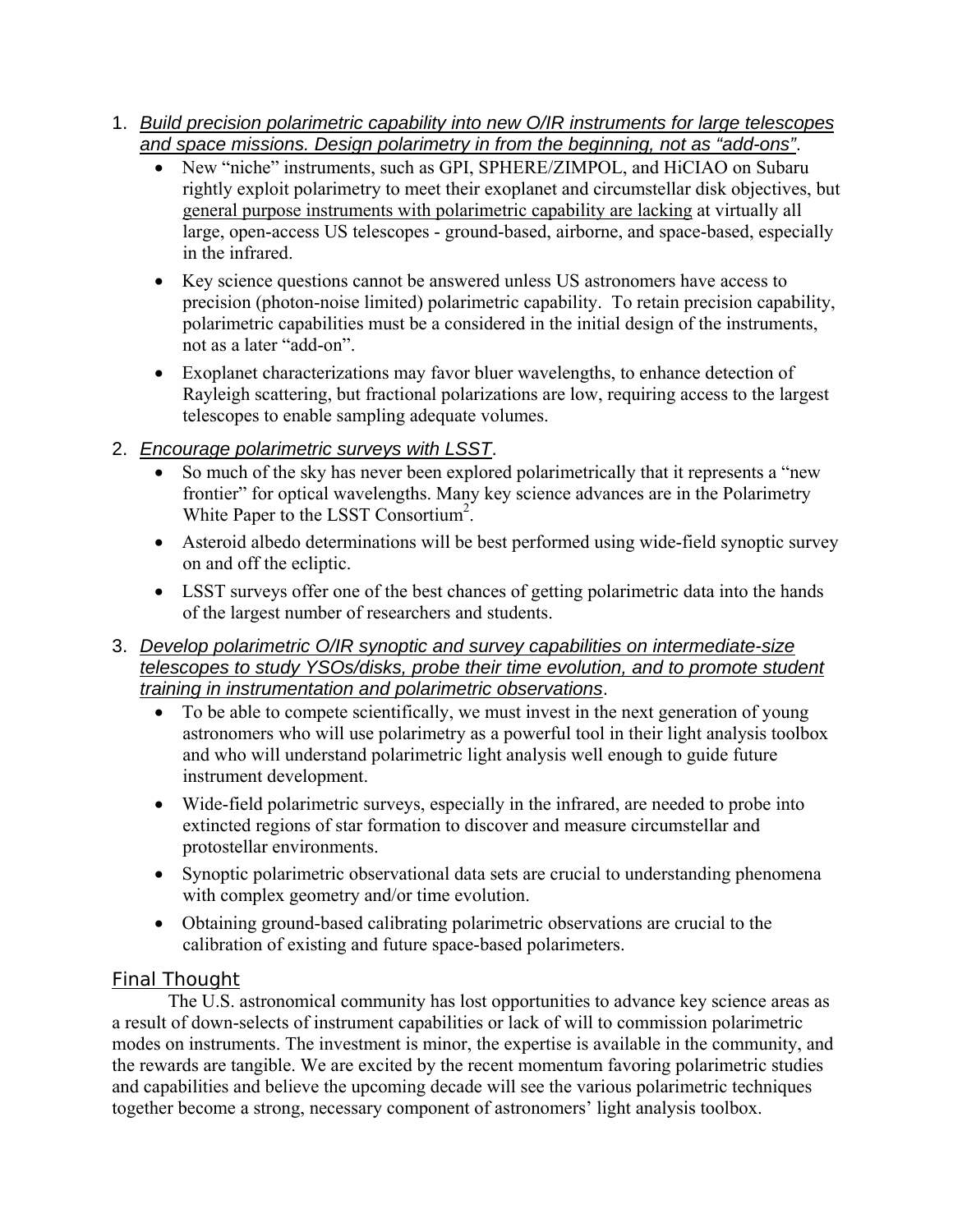#### *Bibliography and References*

- Bailey, J., Chrysostomou, A., Hough, J. H., Gledhill, T. M., McCall, A., Clark, S., Menard, F., & Tamura, M. 1998, "Circular Polarization in Star-Formation Regions: Implications for Biomolecular Homochirality," Science, 281, 672
- Berdyugina, S. V., et al. 2008, "First Detection of Polarized Scattered Light from an Exoplanetary Atmosphere," ApJ, 673, L83-L86
- Delbò, M., Cellino, A., Tedesco, E. F. 2007, "Albedo and size determination of potentially hazardous asteroids: (99942) Apophis," Icarus, 188, 266
- Fukue, T., et al 2009, "Near-Infrared Circular Polarimetry and Correlation Diagrams in the Orion Becklin-Neugebauer/Kleinman-Low Region: Contribution of Dichroic Extinction," ApJ, 692, L88
- Gehrels, T., & Jedicke, R. 1996, "The Population of Near-Earth Objects Discovered by Spacewatch," Earth, Moon and Planets, 72, 233-242.
- Graham, J. R., Kalas, P. G., & Matthews, B. C. 2007, "The Signature of Primordial Grain Growth in the Polarized Light of the AU Microscopii Debris Disk," ApJ, 654, 595
- Hansen, J. E., & Hovenier, J. W. 1974, "Interpretation of the polarization of Venus," J. Atmos. Sci., 31, 1137
- Harries,T. J. 2000, "Synthetic line profiles of rotationally distorted hot-star winds," MNRAS, 315, 722
- Hoang, T., & Lazarian, A. 2008, "Radiative torque alignment: essential physical processes," MNRAS, 388, 117
- Hoeflich, P. 2005, "Radiation hydrodynamics in supernovae," Ap&SS, 298, 87
- Hoffman, J. L. 2007, "Supernova polarization and the Type IIn classification," in AIP Conf. Ser. 937 (Supernova 1987A: 20 Years After: Supernovae and Gamma-Ray Bursters), eds. S. Immler, K.W. Weiler, & R. McCray (New York: AIP), 365
- Hough, J.H., et al. 2006, "PlanetPol: A Very High Sensitivity Polarimeter", PASP, 118, 1302-1318.
- Howell, S. B., Koehn, B., Bowell, E., & Hoffman, M. 1996, "Detection and Measurement of Poorly Sampled Point Sources Imaged With 2-D Array," AJ, 112, 1302.
- Packham, C., & Jones, T. J. 2008, "MMT-Pol: an adaptive optics optimized 1-5μm polarimeter," SPIE, 7014, 180
- Joos, F. 2007, "Polarimetric direct detection of extra-solar planets with SPHERE/ZIMPOL," Proceedings of the conference "In the Spirit of Bernard Lyot: The Direct Detection of Planets and Circumstellar Disks in the 21st Century," lyot.confE, 28
- Kandori, R., Tamura, M., Kusakabe, N., Nakajima, Y., Nagayama, T., Nagashima, C., Hashimoto, J., Ishihara, A., Nagata, T., & Hough, J. H. 2007, "Near-Infrared Imaging Polarimetry of the Star- Forming Region NGC 2024," PASJ, 59, 487-506
- Kasen, D., Thomas, R., & Nugent, P. 2006, "Time dependent Monte Carlo radiative transfer calculations for 3-dimensional supernova spectra, lightcurves, and polarization," ApJ, 651, 366
- Lazarian, A., & Hoang, T. 2007, "Radiative torques: analytical model and basic properties," MNRAS, 378, 910
- Li, P. S., Norman, M. L., Mac Low, M.-M., & Heitsch, F. 2004, "The Formation of Self-Gravitating Cores in Turbulent Magnetized Clouds," ApJ, 605, 800
- Lucas, P. W., et al. 2008, "Planetpol polarimetry of the exoplanet systems 55 Cnc and tau Boo," arXiv:0807.2568
- Macintosh, B., et al. 2006, "The Gemini Planet Imager," SPIE, 6272, 18
- Morbidelli, A., R. Jedicke, W.F. Bottke, P. Michel, E.F. Tedesco 2002, "From Magnitudes to Diameters: The Albedo Distribution of Near Earth Objects and the Earth Collision Hazard," Icarus,158, 329-342.